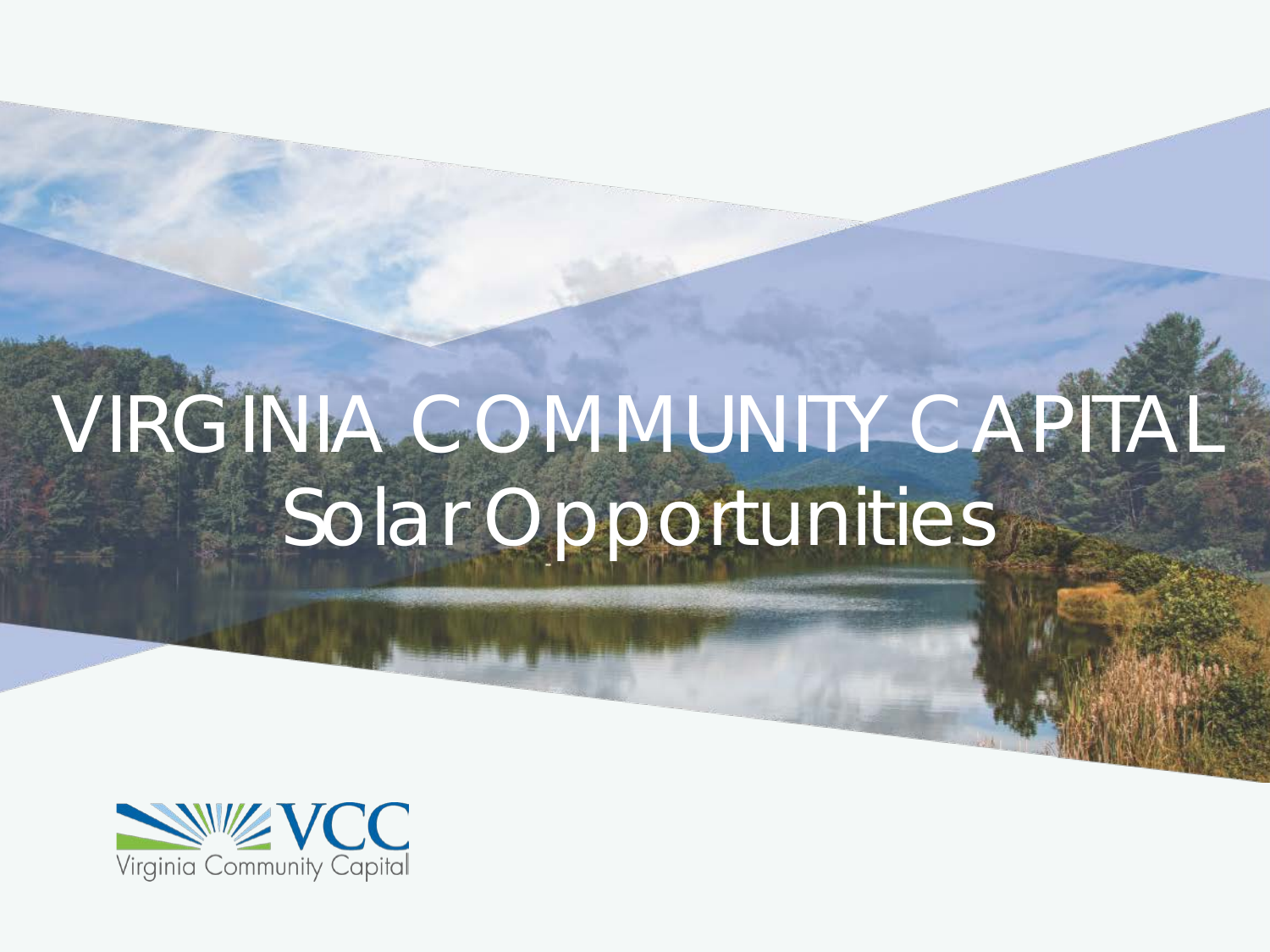# About Virginia Community Capital

- Nonprofit mission (Impact Investing) lender
- We measure ourselves by community impact
- Lending Areas
	- Affordable/workforce housing
	- Small business
	- Fresh foods
	- Solar & energy efficiency



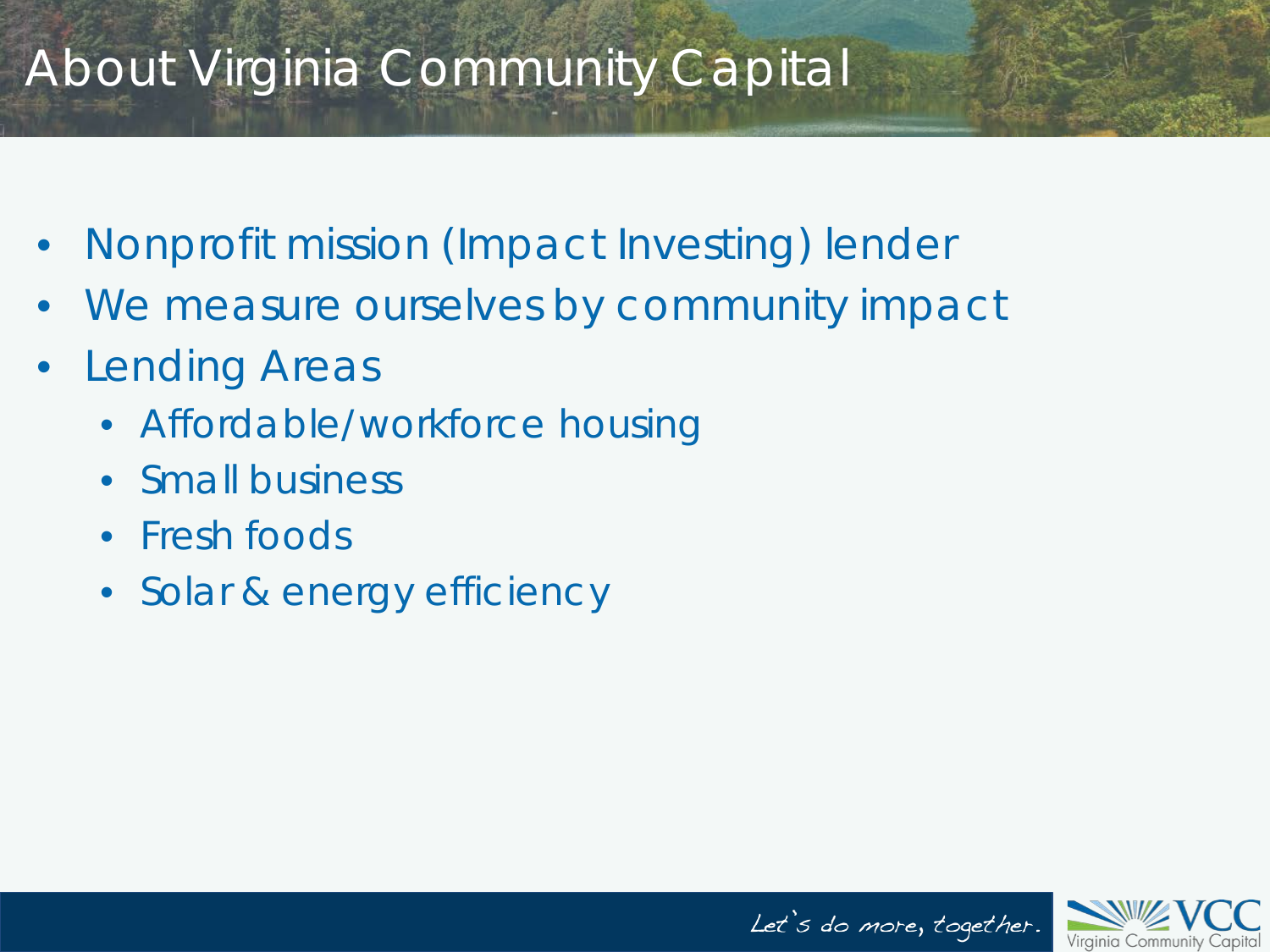# Solar Deployment in Virginia

- Local governments, schools and municipal utilities
- Colleges and Hospitals (large non-profits)
- Commercial and Industrial
- Utility Scale
- Residential



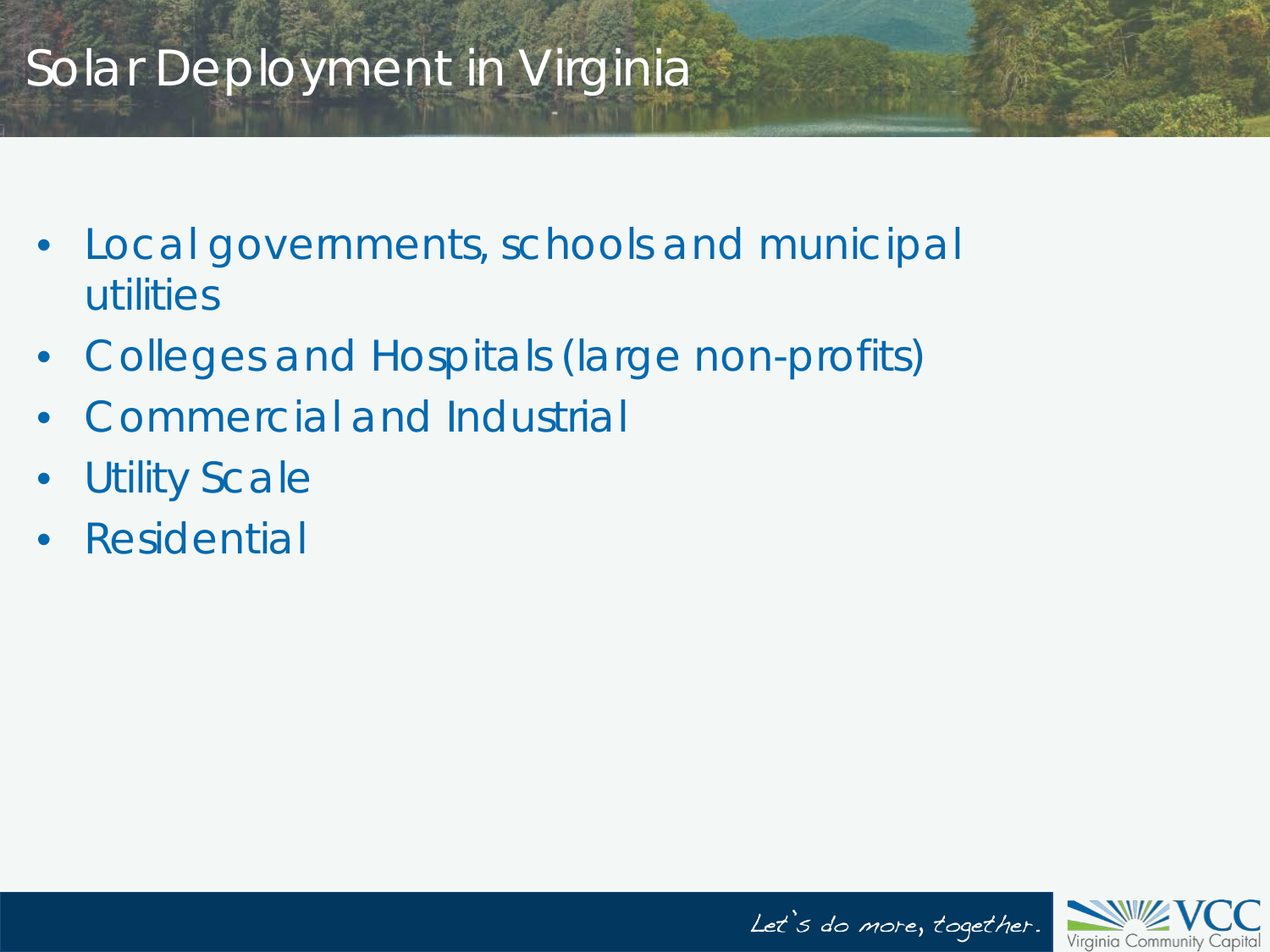#### Tax Incentives for Solar

- 30% Federal ITC- Investment Tax Credit
	- Commercial Solar- Set to phase down to 26% in 2020, 22% in 2021 and 10% for commercial in 2022 there after
	- Residential Solar- same phase down schedule but goes to 0% for residential in 2022
- Expense the cost of solar system
	- For businesses only, not residential solar



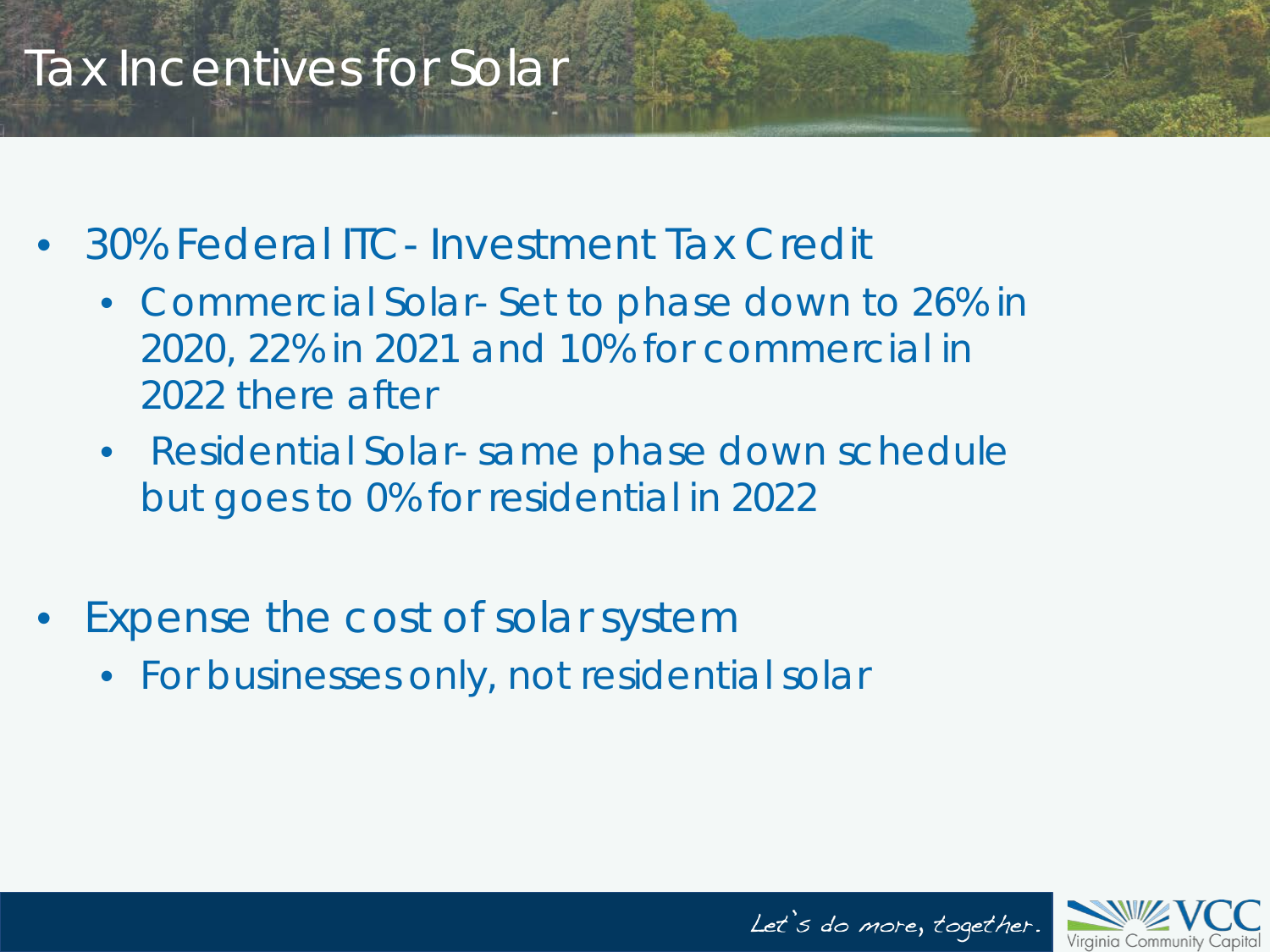## Primary Methods to Access Solar Energy In VA

- **Power Purchase Agreement** (topic of this presentation)
- Direct Ownership
- Lease



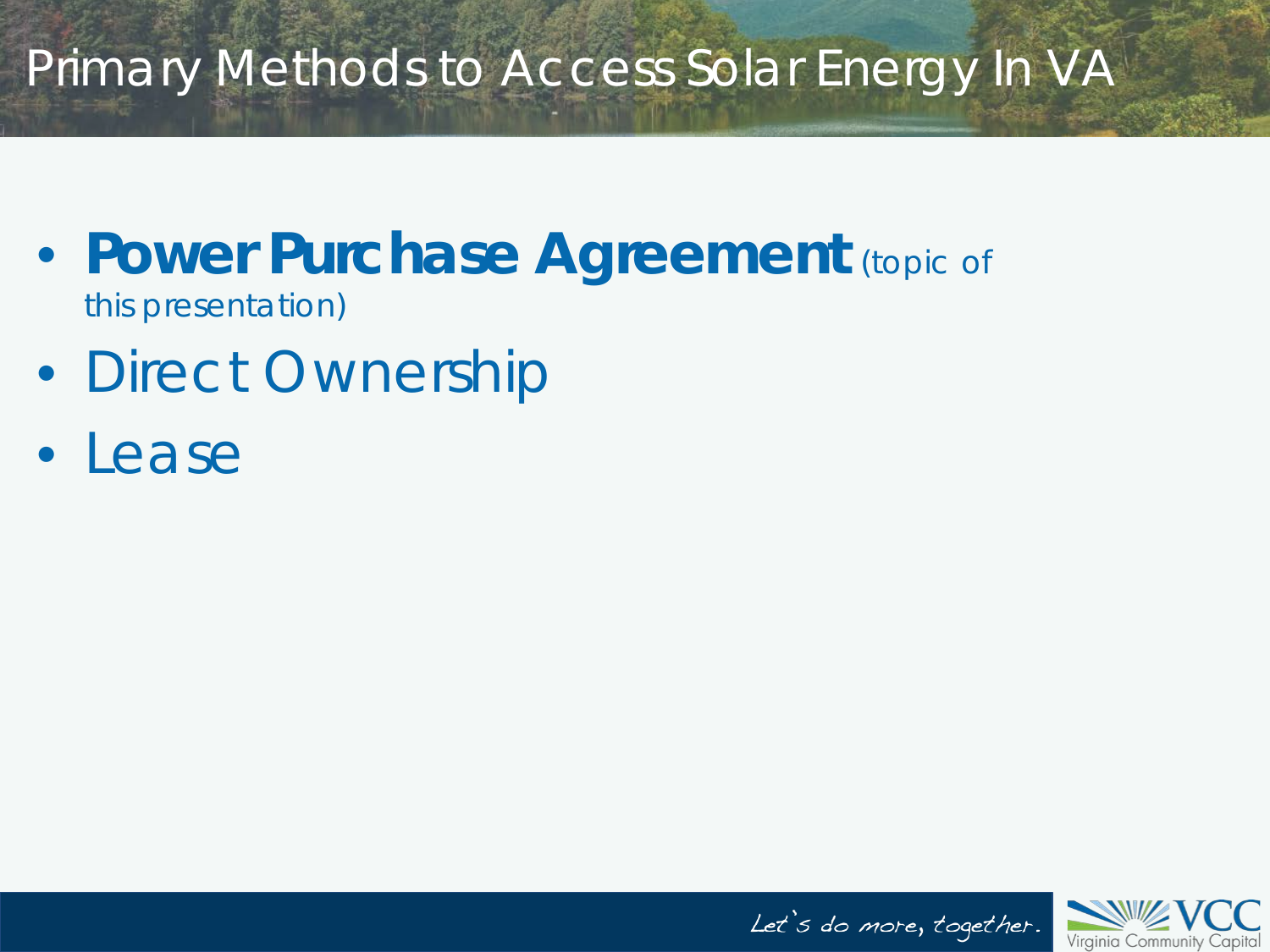#### Power Purchase Agreement

- Contract between an electricity consumer and owner of solar system- sell electrons to the user
- Typically 20 to 25 year contracts
- Only legal in
	- Dominion Virginia Power service area (pilot program- capped at 50 megawatts)
	- Electric Coops- new law- July 2019
	- Appalachian Power service area- for colleges

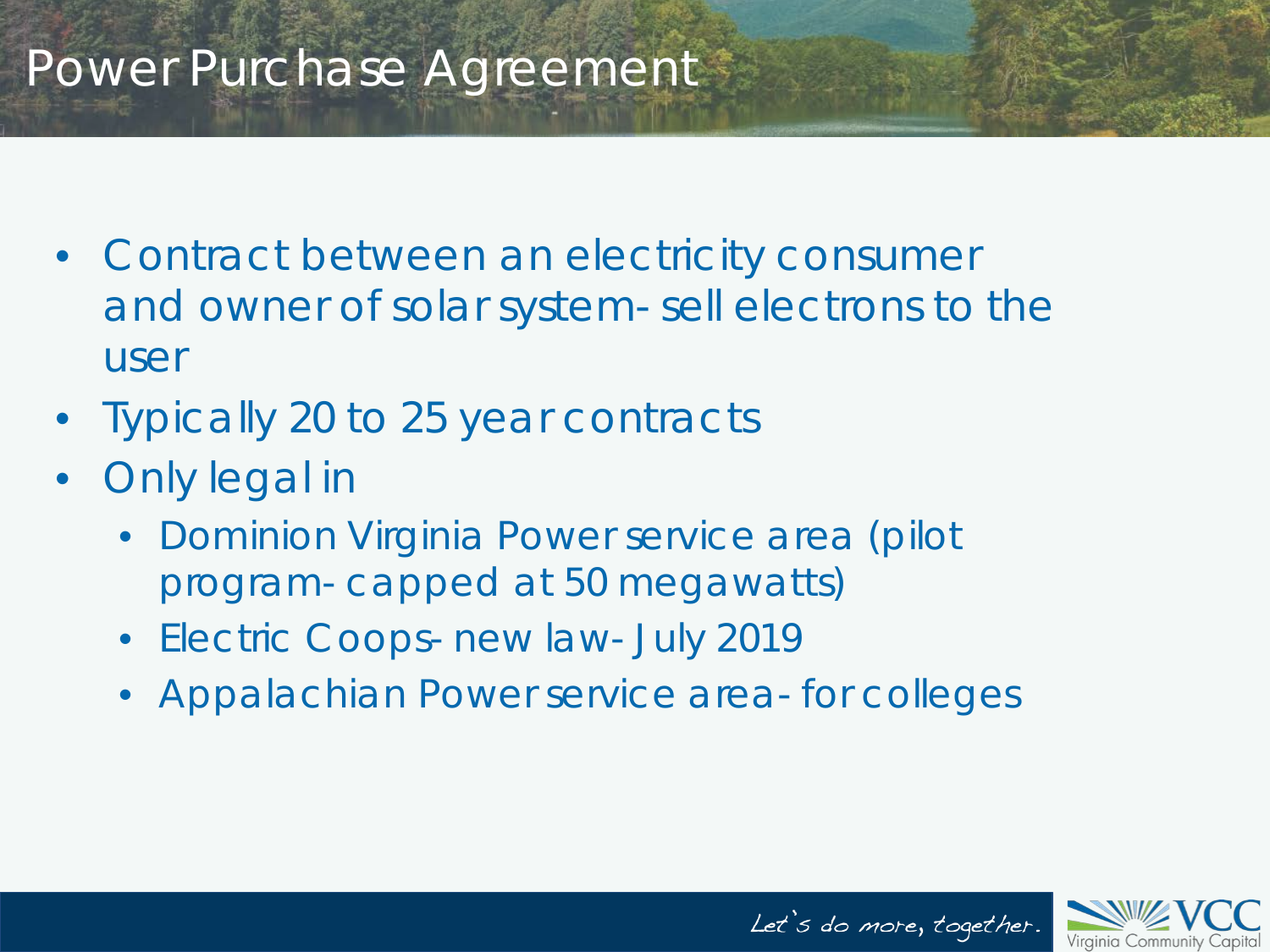# Municipalities Using Power Purchase Agreements

- **Albemarle County Schools- 1.1 MW**
- Westmoreland County Schools- 800 kW
- Middlesex County Schools- 1.9 MW
- **Arlington County School 2.5 MW**
- Augusta County Schools 1.8 MW
- Richmond City Schools 2.5 MW
- **King William County Schools- 1.7 MW**
- Powhatan County Schools- 2.3 MW
- 12 municipalities are considering solar
- VEPGA contract permits use of solar PPA



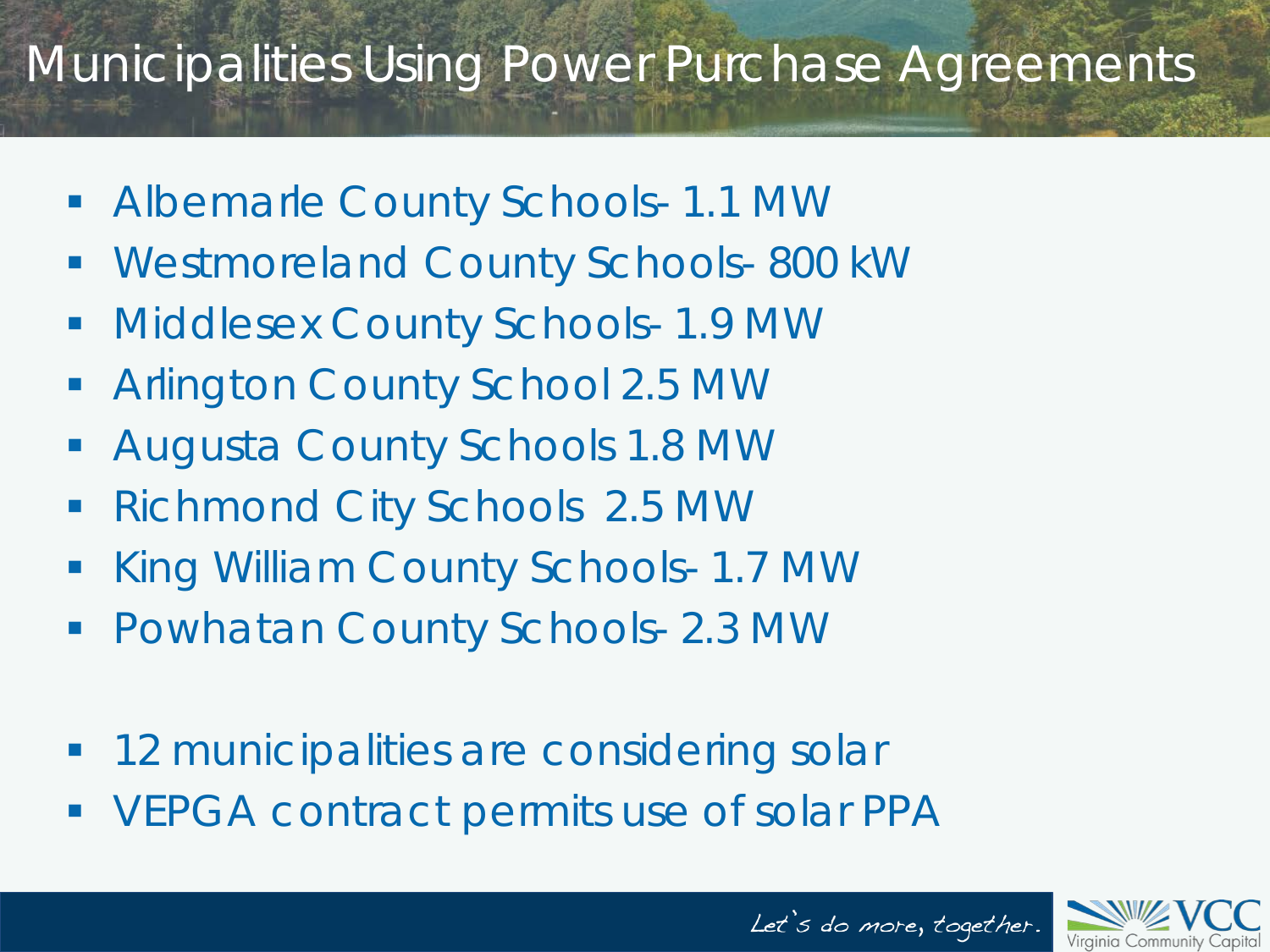# Middlesex County School- Elementary School



#### **\$2.5 million in energy savings over 25 years**



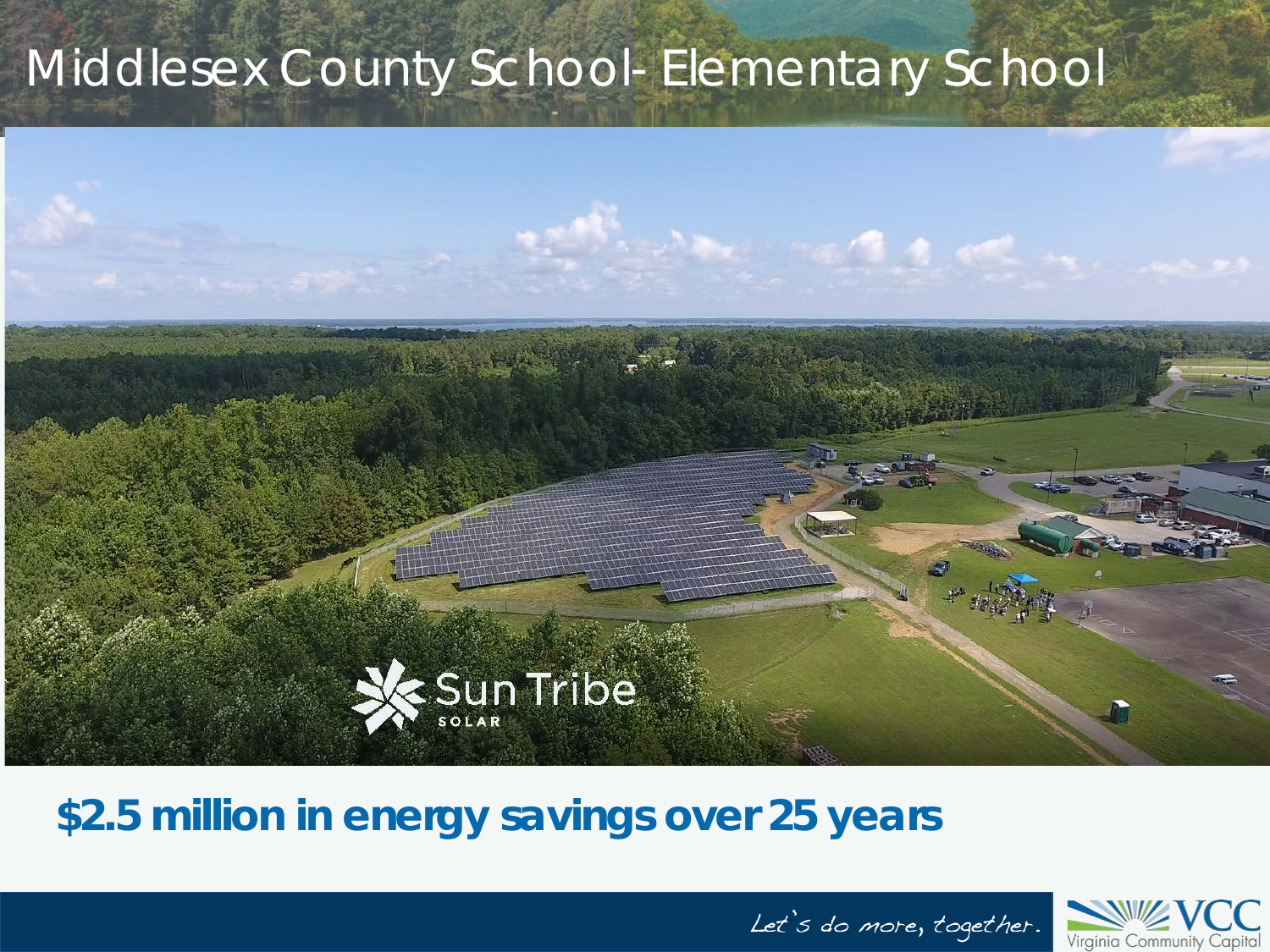## Why Solar and Why PPA

- No up front cost, no financing required, no capital expenditure. Purchasing electricity from third party rather than your utility.
- **Electricity Price can be lower than your** current utility price day one- 5% to 15%.
- Hedge against future utility rate increases



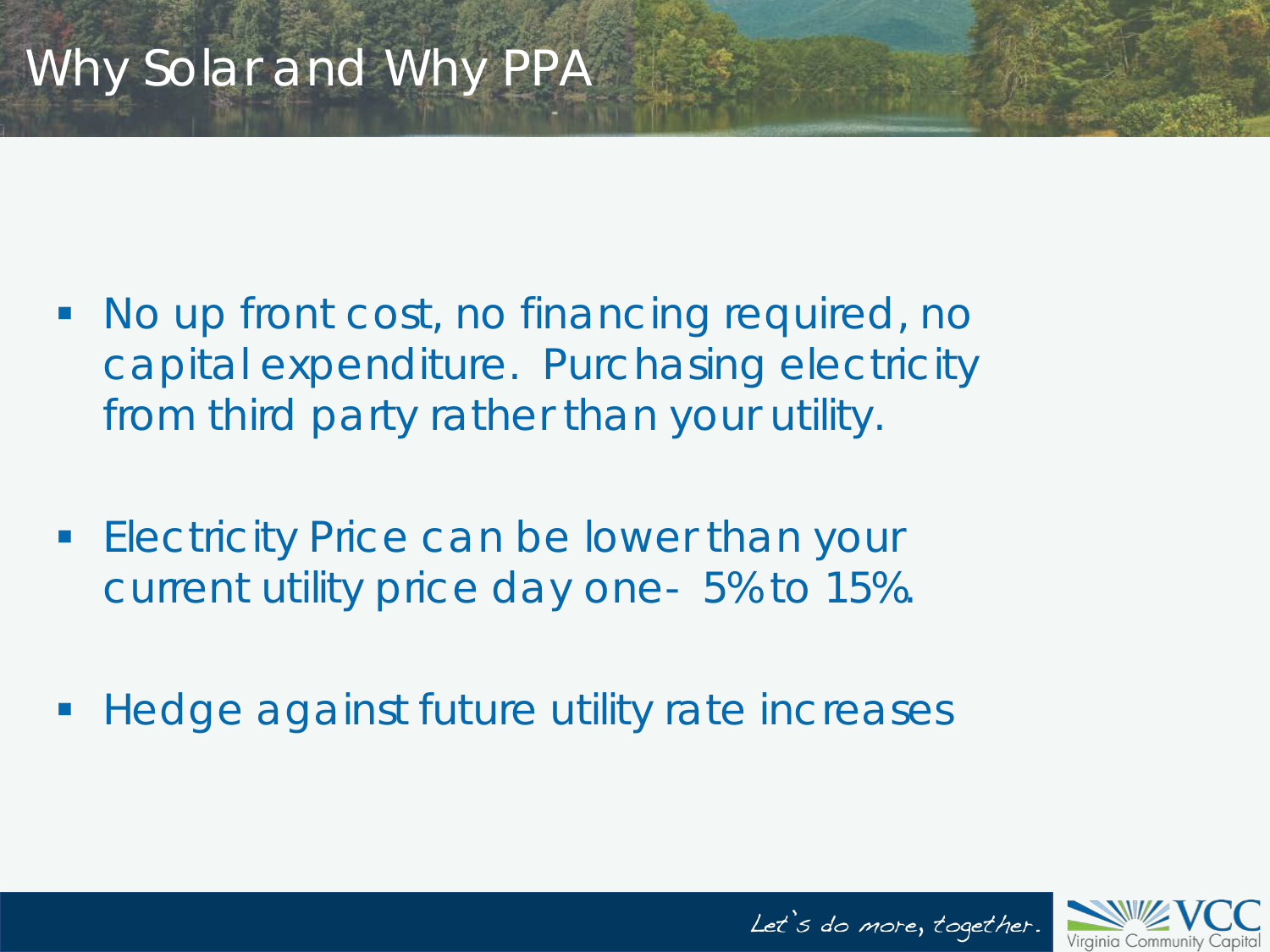## Why Solar and Why PPA

- Gain the benefit of tax Incentives for nonprofit and local governments that can't use the tax incentives. The owner of solar system captures the tax incentives.
- **Local Jobs- Electricians, installers, equipment** operators.
- **Student Education**